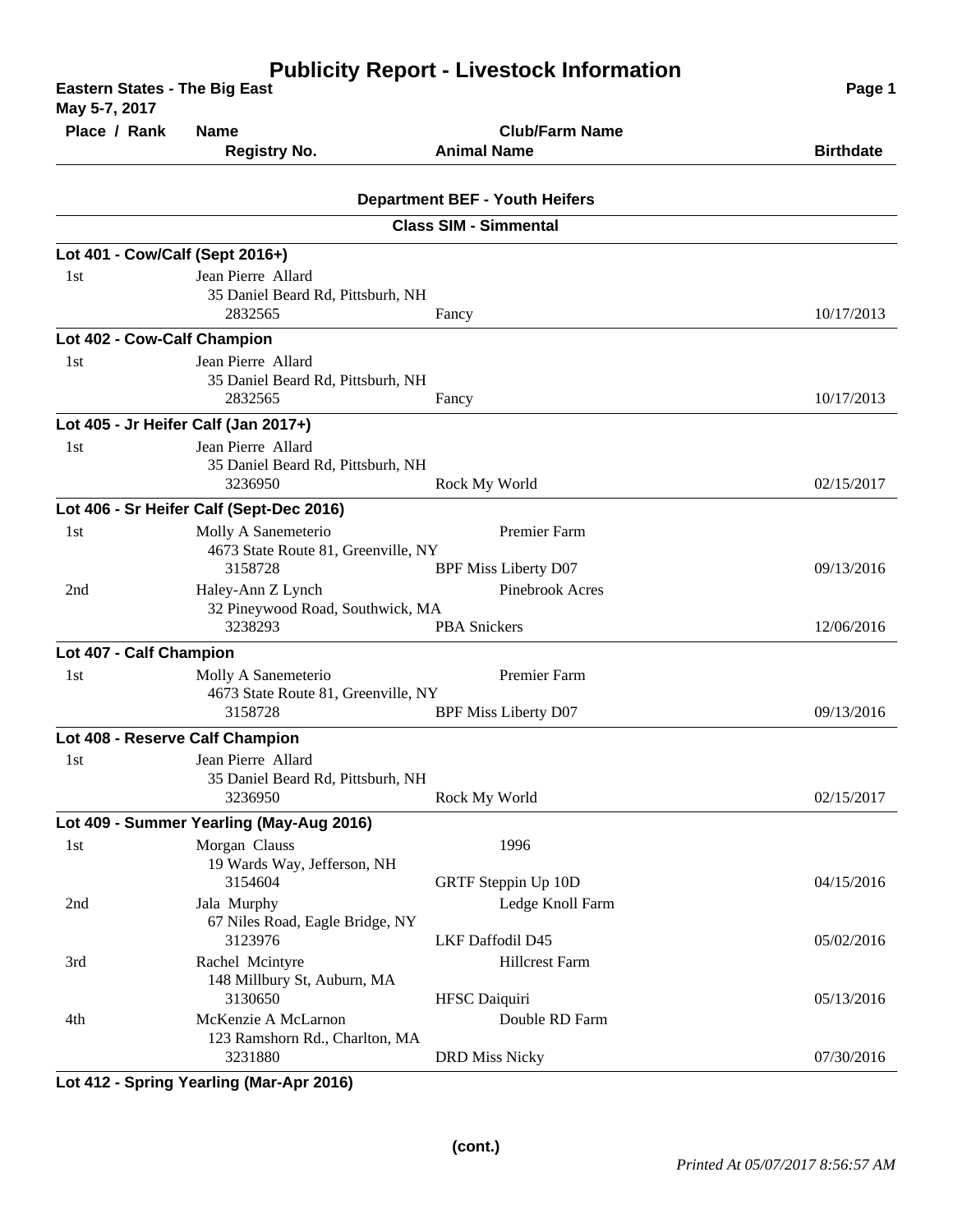## **Publicity Report - Livestock Information**

**Eastern States - The Big East Page 2 May 5-7, 2017**

| <b>Nidy 3-7, 2017</b>           |                                                                                         |                                                   |                  |
|---------------------------------|-----------------------------------------------------------------------------------------|---------------------------------------------------|------------------|
| Place / Rank                    | <b>Name</b><br><b>Registry No.</b>                                                      | <b>Club/Farm Name</b><br><b>Animal Name</b>       | <b>Birthdate</b> |
|                                 | Lot 412 - Spring Yearling (Mar-Apr 2016) - (cont.)                                      |                                                   |                  |
| 1st                             | Hailey Blatt<br>158 Old Church Rd, Robesonia, PA                                        |                                                   |                  |
| 2nd                             | 3165309<br>Abigail A Mcgee                                                              | Miss Alanis 14D<br>McGee Farms                    | 04/06/2016       |
|                                 | 630 High Street, West Gardiner, ME<br>3155136                                           | Miss Diva                                         | 03/08/2016       |
| 3rd                             | Rachel Mcintyre<br>148 Millbury St, Auburn, MA<br>3099069                               | <b>Hillcrest Farm</b><br><b>HFSC</b> Dakota       | 03/04/2016       |
| 4th                             | Molly A Sanemeterio<br>4673 State Route 81, Greenville, NY                              | Premier Farm                                      |                  |
| 5th                             | 3096868<br>Lily Dias<br>11 Lincoln St, Norton, MA                                       | <b>BPF Rebas Lilly D04</b><br>Dias Daughters Farm | 03/27/2016       |
|                                 | 3094225                                                                                 | Dias & Daughters Heidi                            | 03/11/2016       |
| Lot 413 - Intermediate Champion |                                                                                         |                                                   |                  |
| 1st                             | Hailey Blatt<br>158 Old Church Rd, Robesonia, PA<br>3165309                             | Miss Alanis 14D                                   | 04/06/2016       |
|                                 |                                                                                         |                                                   |                  |
| 1 <sub>st</sub>                 | Lot 414 - Reserve Intermediate Champion<br>Morgan Clauss<br>19 Wards Way, Jefferson, NH | 1996                                              |                  |
|                                 | 3154604                                                                                 | GRTF Steppin Up 10D                               | 04/15/2016       |
|                                 | Lot 415 - Jr Yearling (Jan-Feb 2016)                                                    |                                                   |                  |
| 1st                             | Brianna Jones<br>54 Rice Lane, Eagle Bridge, NY<br>3123978                              | LKF Diva Rose D37                                 | 01/04/2016       |
| 2nd                             | Jala Murphy<br>67 Niles Road, Eagle Bridge, NY                                          | Ledge Knoll Farm                                  |                  |
|                                 | 3123980                                                                                 | LKF Dayley D39                                    | 01/09/2016       |
|                                 | Lot 416 - Sr Yearling (Sept-Dec 2015)                                                   |                                                   |                  |
| 1st                             | Rachel Mcintyre<br>148 Millbury St, Auburn, MA                                          | <b>Hillcrest Farm</b>                             |                  |
| 2nd                             | 3033867<br>Haley-Ann Z Lynch<br>32 Pineywood Road, Southwick, MA                        | <b>HFSC Broker Charm</b><br>Pinebrook Acres       | 09/24/2015       |
|                                 | 3098155                                                                                 | PBA Peppermint Pattie                             | 11/02/2015       |
| Lot 418 - Senior Champion       |                                                                                         |                                                   |                  |
| 1st                             | Rachel Mcintyre<br>148 Millbury St, Auburn, MA                                          | <b>Hillcrest Farm</b>                             |                  |
|                                 | 3033867                                                                                 | <b>HFSC Broker Charm</b>                          | 09/24/2015       |
|                                 | Lot 419 - Reserve Senior Champion                                                       |                                                   |                  |
| 1st                             | Brianna Jones<br>54 Rice Lane, Eagle Bridge, NY<br>3123978                              | LKF Diva Rose D37                                 | 01/04/2016       |
| Lot 420 - Grand Champion        |                                                                                         |                                                   |                  |